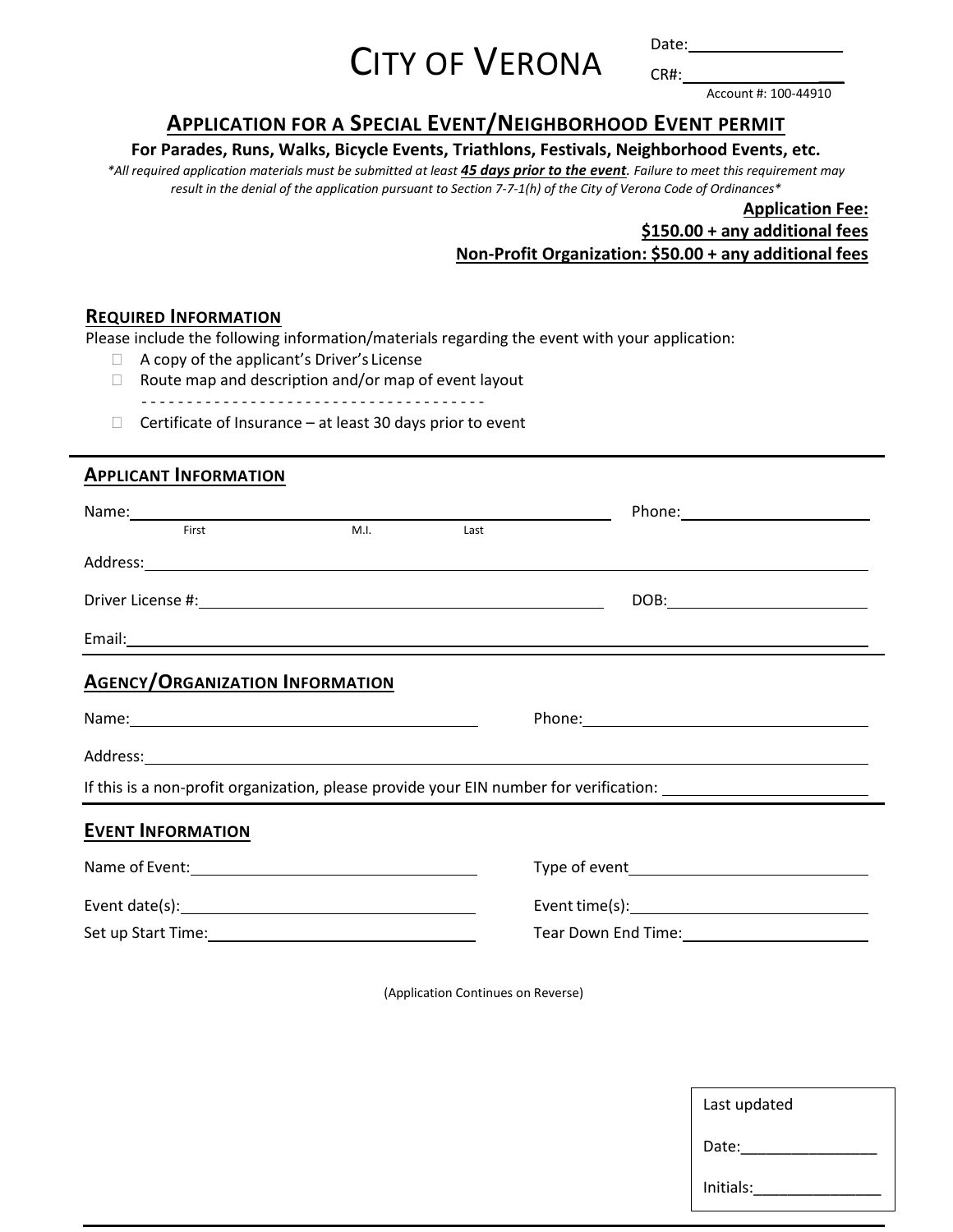|                | <b>Informational Questions</b>                                                                                                               | <b>No</b> | Yes | <b>Notes</b>                                                                                                                                                                         |
|----------------|----------------------------------------------------------------------------------------------------------------------------------------------|-----------|-----|--------------------------------------------------------------------------------------------------------------------------------------------------------------------------------------|
| $\mathbf{1}$   | Was a Special Event Permit previously approved in times<br>past for this event?                                                              |           |     |                                                                                                                                                                                      |
| $\overline{2}$ | Will there be outdoor amplified sound?                                                                                                       |           |     | Additional application required.                                                                                                                                                     |
| 3              | Will alcohol be sold, served or consumed?                                                                                                    |           |     | Additional licenses may be<br>required.                                                                                                                                              |
| 4              | Are you requesting any City streets to be closed to traffic?                                                                                 |           |     | See Below*                                                                                                                                                                           |
| 5              | Will your event use County, State or US Highways?                                                                                            |           |     | If yes, please provide a map clearly<br>marking the highways that will be<br>used. Additional permission from<br>the County is required.                                             |
| 6              | Will park, conservancy land, or trails be used? If so, have<br>you reserved a park, pavilion, or any other city facilities for<br>the event? |           |     | <b>Contact Parks Department:</b><br>845-6695<br>If using park facilities, the<br>application will not go before the<br>Public Safety Committee without<br>Parks Department approval. |
| $\overline{7}$ | Will items or services be sold or given away at this event?                                                                                  |           |     | If yes, please attach a list of types<br>of items or services.                                                                                                                       |
| 8              | Does this event involve a plan for tents, stages, inflatable<br>bounce houses or temporary structures?                                       |           |     | Include on event layout map.                                                                                                                                                         |
| 9              | Does your event include the use of fireworks, rockets,<br>lasers, other pyrotechnics, or open flame?                                         |           |     | Must receive written approval from<br>Fire Chief or his designee. 608-845-<br>9401                                                                                                   |
| 10             | Do you plan to provide portable toilets at your event?                                                                                       |           |     |                                                                                                                                                                                      |
| 11             | Will your event have dedicated coverage by an Emergency<br><b>Medical Provider?</b>                                                          |           |     |                                                                                                                                                                                      |
| 12             | Is this a race or timed event where participants need the<br>right of way on City streets?                                                   |           |     | If traffic control is desired, a police<br>officer is required, per WI Law.                                                                                                          |
| 13             | Will there be a clear path of travel (min. 18' wide) for<br>emergency vehicles throughout your event?                                        |           |     |                                                                                                                                                                                      |
| 14             | Does your event include running or biking that will need a<br>dedicated lane of travel on City streets?                                      |           |     | Posting of No Parking signs by PD<br>will be needed and billed to event.                                                                                                             |

**\*If you answered YES to street closures, please attach a map/diagram of the portion(s) of street you wish to have closed for your event. Please include street names and as much information as possible.** 

**If you are NOT intending to close any City Streets, or request the right of way, but intend to use City Streets, you will share the street with vehicular traffic and agree to abide by all traffic laws. Failure to comply with traffic laws will result in the immediate termination of all event activities.** 

*\*Applicant Initial Here:*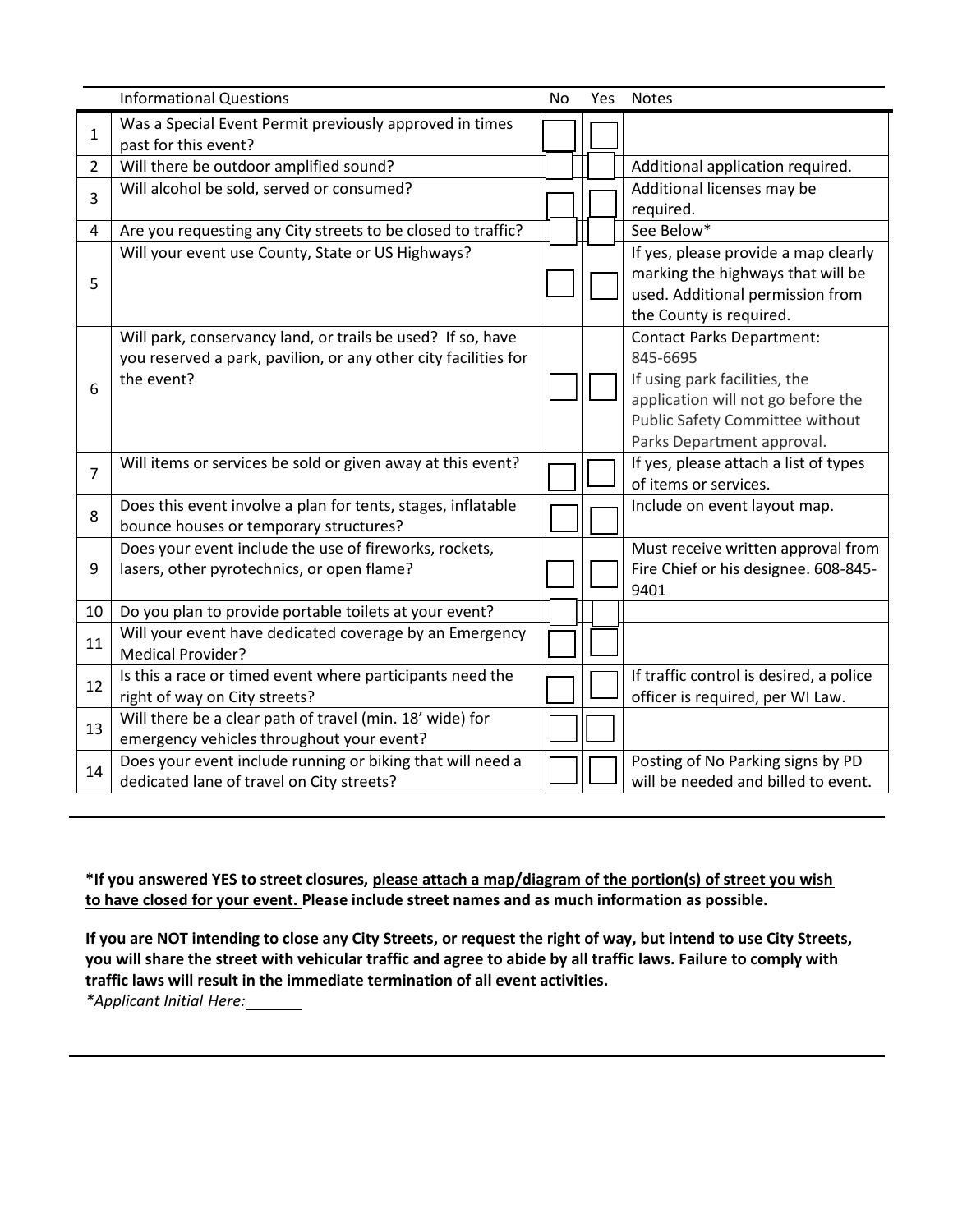# **EVENT CONTACTS**

#### PLEASE LIST NAMES, LOCATIONS AND CELL PHONE NUMBERS OF ON‐SITE EVENT CONTACT PERSONS

| <b>NAME</b><br>as shown on ID | <b>DOB</b> | <b>LOCATION AT EVENT</b><br>(Ex: Race Start, Supply<br>Tent etc.) | <b>TIME ON-SITE</b><br>(Ex: 10 a.m. to<br>2 p.m.) | <b>CELL PHONE</b> |
|-------------------------------|------------|-------------------------------------------------------------------|---------------------------------------------------|-------------------|
|                               |            |                                                                   |                                                   |                   |
|                               |            |                                                                   |                                                   |                   |
|                               |            |                                                                   |                                                   |                   |
|                               |            |                                                                   |                                                   |                   |
|                               |            |                                                                   |                                                   |                   |

## **APPLICATION PROCEDURES**

- 1. Application and all required materials shall be submitted to the City Clerk a minimum of **45 days prior to the event.** (*Section 7‐7‐1(h) of the City of Verona Code of Ordinances*)
- 2. Upon verification of the application the City Clerk shall submit the application to the Police Chief for further review.
- 3. The applicant will be contacted by the Police Department Staff to review event route and the need for on‐ site police officers or City staff at the event.
- 4. The applicant is subject to a background check.
- 5. All police traffic control/city staff time incurred shall be billed to the applicant upon the completion of the event.
- 6. The applicant may be required to attend a Public Safety and Welfare Committee meeting and/or a Common Council meeting at which the event application will be reviewed for approval.
- 7. Once the application is approved by the appropriate official(s) the permit will be issued.

## **APPLICANT SIGNATURE**

#### PLEASE READ CAREFULLY BEFORE SIGNING

I understand the application and event requirements and agree to adhere to all applicable federal, state, and municipal laws in addition to the requirements on the application. I agree to pay any invoices received from the City of Verona for staff time at the event within 30 days of the invoice date. I understand that failure to adhere to any application requirements or any federal, state or municipal laws involving the event will result in the denial of the application or immediate termination of the event. The violation of federal, state or municipal laws will be subject to applicable fines and penalties.

Applicant Signature Date Date of the Date of the Date of the Date of the Date of the Date of the Date of the Date of the Date of the Date of the Date of the Date of the Date of the Date of the Date of the Date of the Date

*Once application is approved, the permit will be issued to applicant via email. A copy of the permit must be available at event for conformation.*